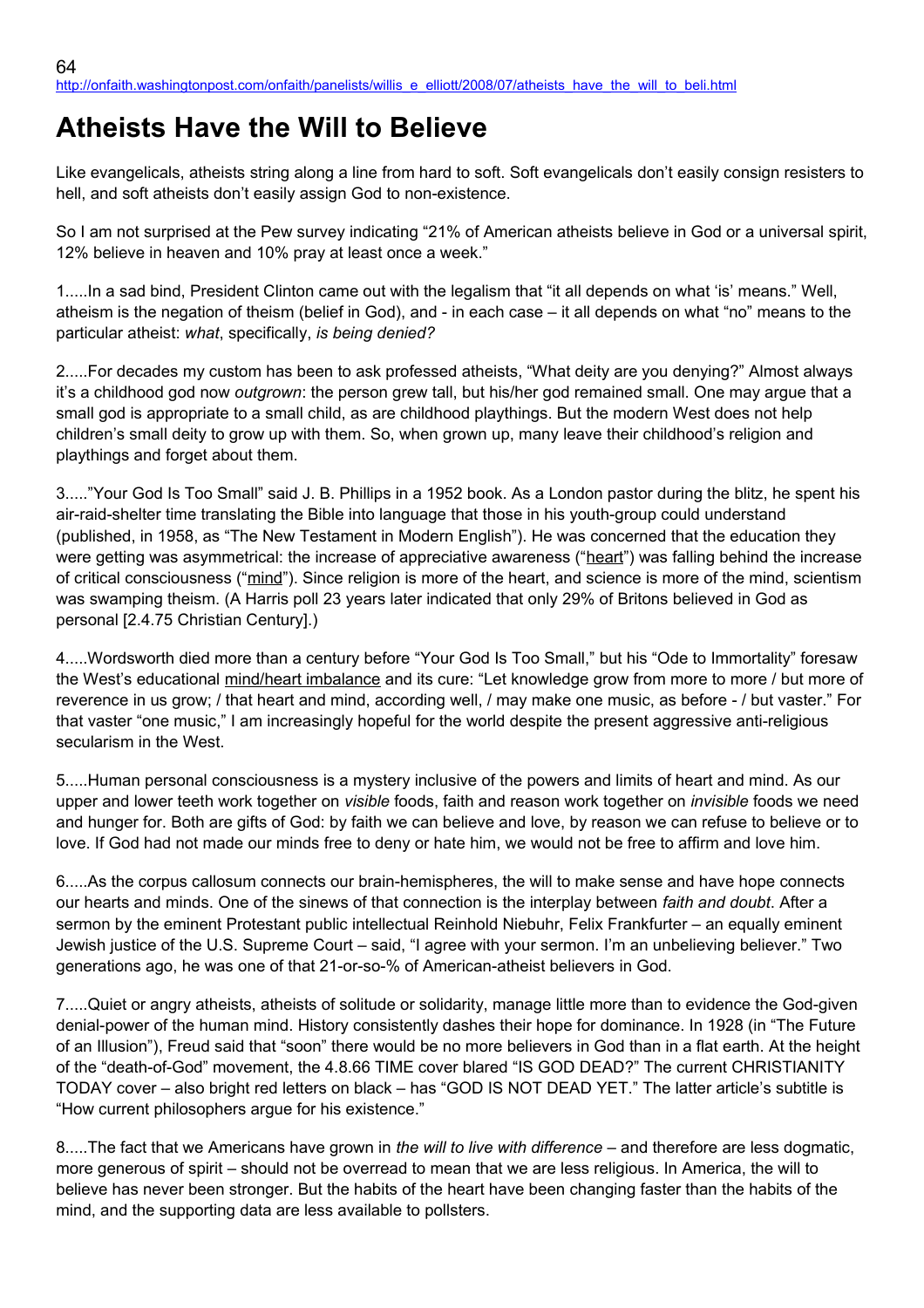**Comments Please report offensive comments below.**

Rev. Jim Pool:

"It dawned on me as I viewed photos of deep outer space one day that indeed the God of the Holy Land is too small for what I saw."

Amen. The Hubble deep field photograph did more to undo the version of "God" held in my head than any tangible thing I've laid eyes on.

To think that we are significant on a cosmic scale, that there is such a "holy land" and only a few "called" to be God's people from that speck of land, is to create the most mind-bogglingly small God one could imagine. Divine drama? I'd answer: only if we are a divine test-tube experiment for a curious creator who has a lot more to manage than our neck of the woods.

What peace might we come to if all of our kids were given a glance at a nearby galaxy through a telescope, with a picture of the Hubble deep field on a table with a magnifying glass for closer inspection! Maybe we'd realize we'd be better off cooperating with one another on this spaceship Earth!

**POSTED BY: STEVEN | JULY 7, 2008 7:37 PM [REPORT OFFENSIVE COMMENT](mailto:blogs@washingtonpost.com?subject=On%20Faith%20Panelists%20Blog%20%20%7C%20%20Steven%20%20%7C%20%20Atheists%20Have%20the%20Will%20to%20Believe%20%20%7C%20%204119852&body=%0D%0D%0D%0D%0D================%0D?__mode=view%26_type=comment%26id=4119852%26blog_id=618)**

## Mr Elliott.

I think you supernaturalists who believe in gods and devils and things are bothered by atheists, because they stand outside the groupthink and therefore threaten it. That's why so many millions have been tortured and murdered over the centuries for not believing in what they were supposed to believe. Not for fun were they burnt and drowned during the Inquisition, but to preserve the sacred groupthink.

Today Religions no longer have that kind of power. If they did I am sure they would use it with all the savagery of ancient times. Out would come the thumb screws, and the knives to urge repentence on atheists, or death.

Instead they try now to redefine atheists, Believers are being told that there are no real atheists, because they pray too; and, by extension, praying is Good (because there really is a god).

What hooey! Only fools pray. Only the deluded and the indoctrinated pray. The ones who believe there is no one to pray to,and therefore do not pray, are known as atheists. If they pray they are not atheists, but fools.

**POSTED BY: ANDREW | JULY 6, 2008 6:49 PM [REPORT OFFENSIVE COMMENT](mailto:blogs@washingtonpost.com?subject=On%20Faith%20Panelists%20Blog%20%20%7C%20%20andrew%20%20%7C%20%20Atheists%20Have%20the%20Will%20to%20Believe%20%20%7C%20%204106286&body=%0D%0D%0D%0D%0D================%0D?__mode=view%26_type=comment%26id=4106286%26blog_id=618)**

The religious acquire their beliefs in the environment they grow up in. Once acquired, it's sustained by groupthink and the comfort it affords; especially regarding fear of death and dying. Believers of most faiths expect everlasting life.

That the fear of death is a reason why believers believe is clear from their claim that there are no atheists in foxholes. It says 'when you're scared enough you'll believe,' which says that religious folk cling to their faith out of fear of death, and that they see atheists as stupid fools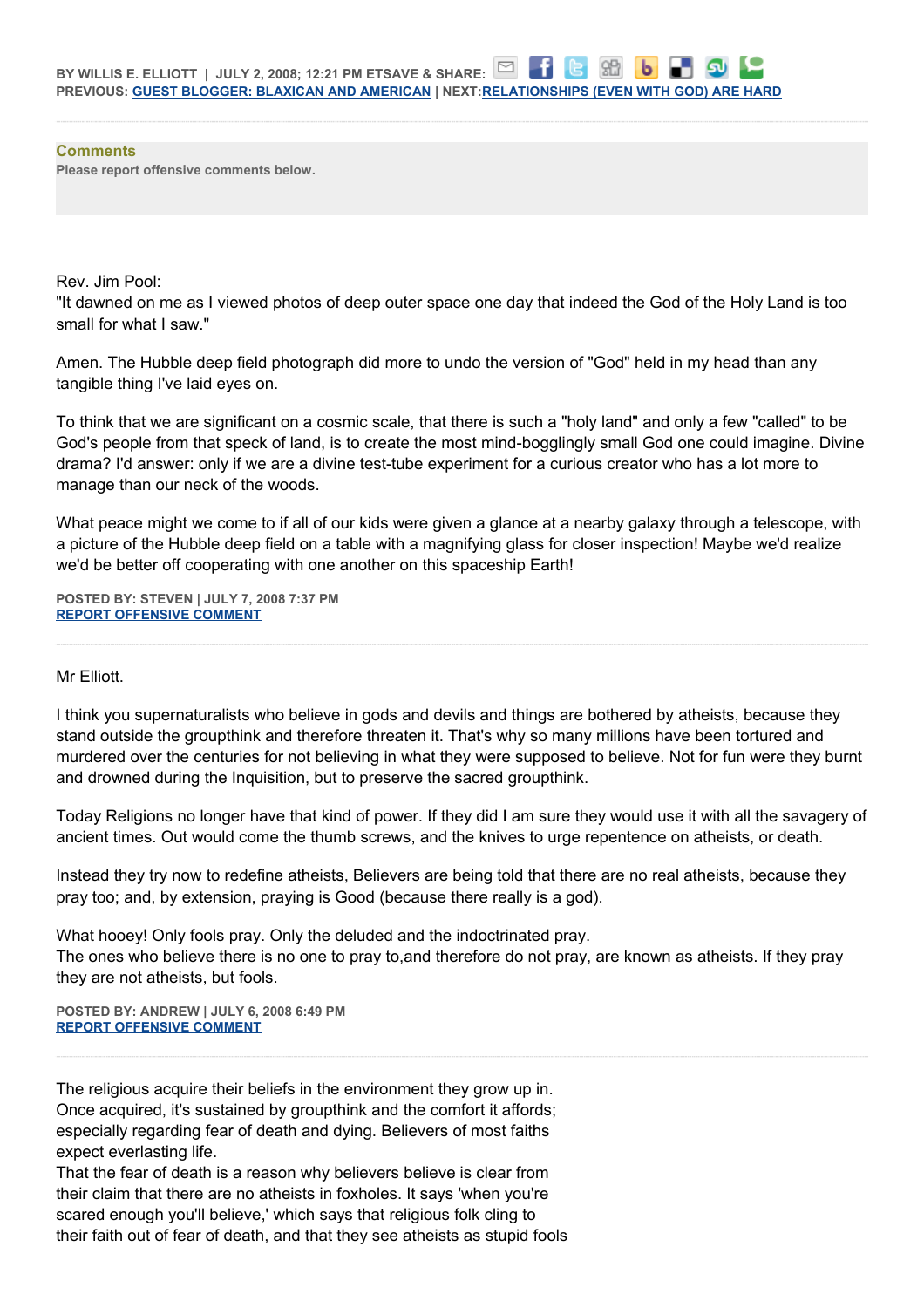for pretending to be brave enough not to need God or religion.

To be 'god-fearing' is held to be virtuous, when it's just as irrational as being scared of ghosts.

I am not afraid of being dead one day. I was dead for billions of years before I was born,and it didn't bother me at all. So I say to believers, give up your fear. You have nothing to be afraid of. Give up your childish notions of gods and angels etcetra. Death is as natural as birth; and is our inevitable end, so you might as well get used to it. So stop panicking and praying to invisable skygods. There is nobody up there. Just enjoy life and be nice to people.

Gods are in the mind, not in the sky.

**POSTED BY: PHIL HOURIHANE | JULY 6, 2008 6:44 PM [REPORT OFFENSIVE COMMENT](mailto:blogs@washingtonpost.com?subject=On%20Faith%20Panelists%20Blog%20%20%7C%20%20phil%20hourihane%20%20%7C%20%20Atheists%20Have%20the%20Will%20to%20Believe%20%20%7C%20%204106232&body=%0D%0D%0D%0D%0D================%0D?__mode=view%26_type=comment%26id=4106232%26blog_id=618)**

>>TJ:

>>What? writes: "Let me get this one straight: If the panelist can show this person the undeniable existence of any single deity, he will deny it just the same?"

>>Think about it a little longer, will ya?

Uh, I did.

And I well know that you, my friend, and anyone similar to your way of thinking, are definitely not the last word on whether or not you, I, the other person, or Dr Elliot will or will not ever see even any close facsimilie of what we all might think a deity is. If you say that, you are saying 'you know' that to be a fact.

SURPRISE!....You dont.

You, my friend, those like you are the ones who limit the universe we abide in.

**POSTED BY: WHAT? | JULY 6, 2008 6:37 PM [REPORT OFFENSIVE COMMENT](mailto:blogs@washingtonpost.com?subject=On%20Faith%20Panelists%20Blog%20%20%7C%20%20What?%20%20%7C%20%20Atheists%20Have%20the%20Will%20to%20Believe%20%20%7C%20%204106184&body=%0D%0D%0D%0D%0D================%0D?__mode=view%26_type=comment%26id=4106184%26blog_id=618)**

"For decades my custom has been to ask professed atheists, "What deity are you denying?" Almost always it's a childhood god now outgrown: the person grew tall, but his/her god remained small. "

What I find hardest to believe about this is that "almost always" people respond directly to this question instead of saying things like, "What do you mean by that?" or "I'm not denying any Deity, I don't think deities exist."

Another question I have, Dr Elliott, is how do you determine that "it's a childhood god now outgrown..." Is this your analysis? Do people "almost always" say this outright?

Also, I wonder if you have kept any records of your conversations - any idea of the number of people you've talked with? their verbatim responses?

I realize when you're talking about your area of expertise, religion, you don't need to be precise to be believed that's where faith comes in, as well as your established authority as a spokesman for religious belief. But when you're talking about real-live people's reactions, precision is more important and your background as a theologian is not compelling.

**POSTED BY: E FAVORITE | JULY 6, 2008 9:25 AM [REPORT OFFENSIVE COMMENT](mailto:blogs@washingtonpost.com?subject=On%20Faith%20Panelists%20Blog%20%20%7C%20%20E%20Favorite%20%20%7C%20%20Atheists%20Have%20the%20Will%20to%20Believe%20%20%7C%20%204100901&body=%0D%0D%0D%0D%0D================%0D?__mode=view%26_type=comment%26id=4100901%26blog_id=618)**

It has been well said that one should not be so open minded that one's brains fall out. This is a good admonition to those who, for example, pusillanimously declare themselves agnostics when the only rational alternative to belief in the existence of supernatural beings can be atheism.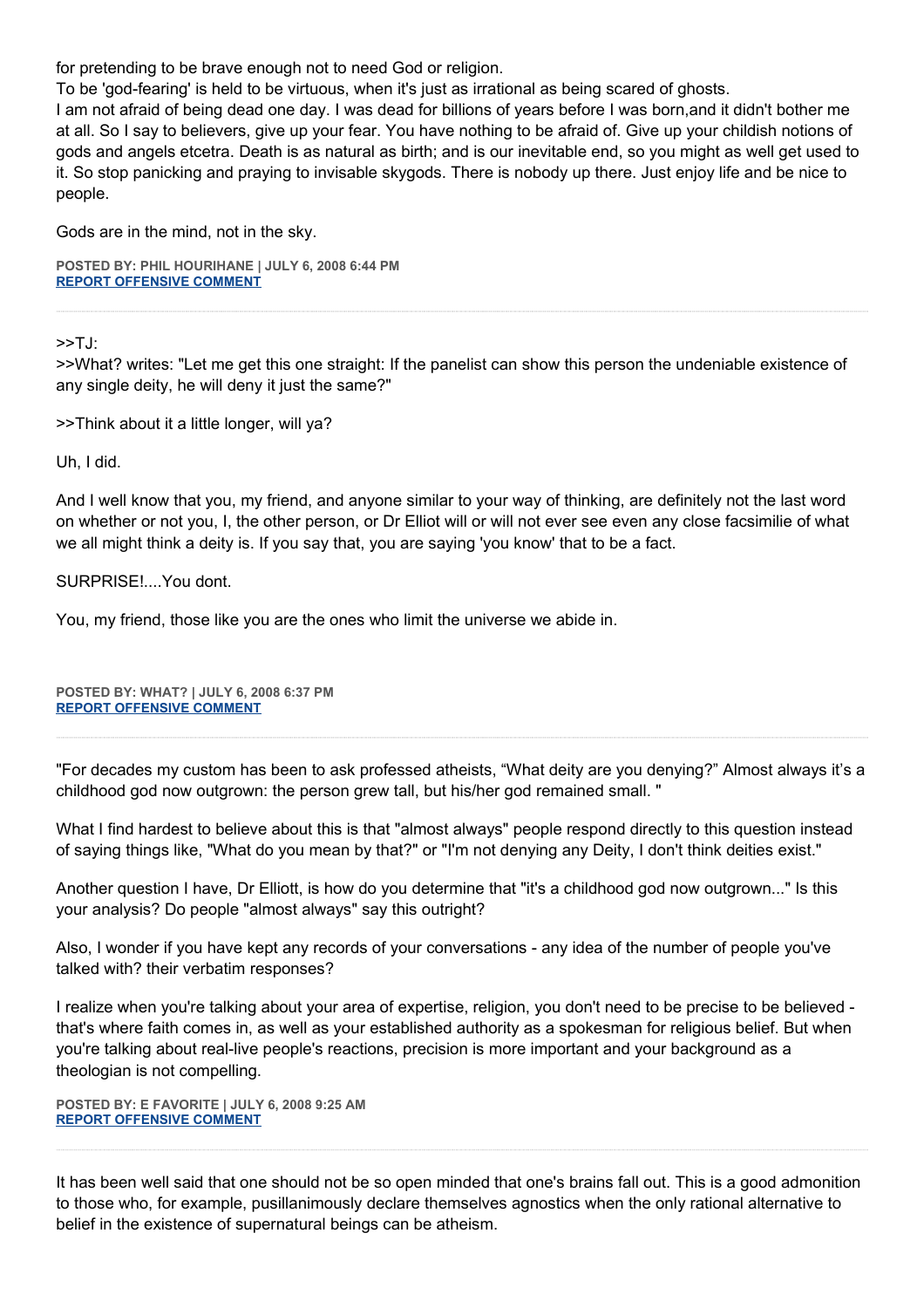This is because the basis of belief in the existence and gods and goddesses is no different from that for belief in pixies, namely legend and credulity; and the grounds for entertaining the thought that something might exist (footprints, fur snagged on fences, grunting in the night, actually seeing the creature in question bounding up a hillside) require much better and more consistent supports than the pre-scientific fictions invented by our ancestors to explain what they did not understand.

People forget how strong the belief in the Little People was until quite recently - they were a feature of things well into Victorian times and even later. They were blamed for much, such as missing pins and curdled milk, the lights seen on the marshes,and various aches and twinges suffered by old ladies. As reason diffused its happy light over the Western hemisphere, courtesy of the growth of literacy in those same times, belief in pixies and their ilk faded.

But superstition has strong talons; a lady of Cork, literate and generally sensible, was once asked whether she believed in leprechauns, and replied, "I do not, but they are there anyway," thus beautifully capturing the spirit of agnosticism in all its faint-hearted fence-sitting tendentiousness; for it is premised on the fact that since no one has proved that X does not exist, X might exist, as if this in any way followed, and as if responsible and disciplined intellectual endeavor does not show the fallacy of thinking that, for example, the fact that no one has proved the non-existence of Tolkein's Hobbits means that they therefore might exist in some Middle Earth after all.

Still: it remains important to be open-minded, though with a readiness to subject what is offered for our intellectual assent to stringent evaluation by the light of probability and experience. These two latter are indispensable servants of thought. They explain the difference between the assiduity with which some seek the Loch Ness Monster, while no such expense of cameras and microphones, boats and planes, bearded researchers and photojournalists has ever clustered around the possibility that a woodland grove might be the scene of moonlit pixie parties. For the idea of large marine beasts has a plausibility endowed by whales and manatees, while the idea of antique such beasts has its plausibility from sharks and coelacanths, both of them survivors from hideous depths of zoological time.

Oddly, it is the credulous who are the least open-minded. They accept dogma, and dogma closes - even indeed punishes - enquiry thereafter.

Voltaire says that he honors the man who seeks truth, but despises the man who claims to have found it. The saying touches the essence of the difference exceedingly well, and should be the motto of anyone who aspires to intellectual honesty.

**POSTED BY: A.C.GRAYLING | JULY 5, 2008 11:48 PM [REPORT OFFENSIVE COMMENT](mailto:blogs@washingtonpost.com?subject=On%20Faith%20Panelists%20Blog%20%20%7C%20%20A.C.Grayling%20%20%7C%20%20Atheists%20Have%20the%20Will%20to%20Believe%20%20%7C%20%204096276&body=%0D%0D%0D%0D%0D================%0D?__mode=view%26_type=comment%26id=4096276%26blog_id=618)**

Religious fools trying to redefine the word for those of us who don't believe in their made up God.

An atheist, as defined by this old atheist, is one who doesn't believe in this current God anymore than he believes in Gods like Apollo or Horas.

They are all man made. Atheists know this. and this is why they don't pray.

Only the deluded pray.

**POSTED BY: MARC CUNNINGHAM | JULY 5, 2008 11:00 PM [REPORT OFFENSIVE COMMENT](mailto:blogs@washingtonpost.com?subject=On%20Faith%20Panelists%20Blog%20%20%7C%20%20Marc%20Cunningham%20%20%7C%20%20Atheists%20Have%20the%20Will%20to%20Believe%20%20%7C%20%204095856&body=%0D%0D%0D%0D%0D================%0D?__mode=view%26_type=comment%26id=4095856%26blog_id=618)**

An atheist who prays is not an atheist.

Atheists don't believe in gods, or anything supernatural, and think that praying is very silly because there's nobody up there to take your call.

I am an atheist and have atheist friends; we giggle at the idiocy of prayer and belief in superstitious mumbo jumbo.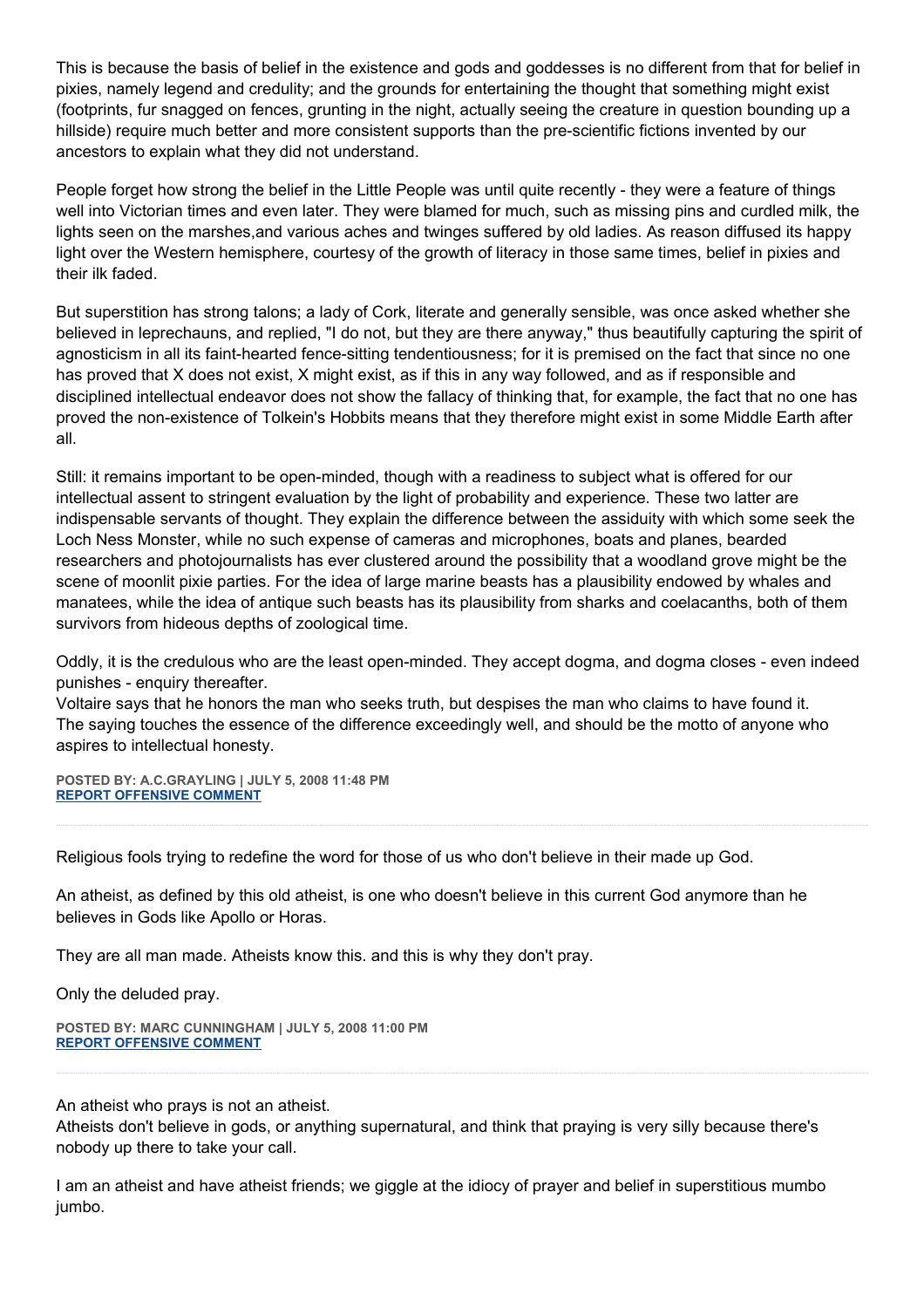An atheist who prays makes as much sense as a vegetarian who eats meat. The behavior cancels out the label.

**POSTED BY: EVAN DONNER | JULY 5, 2008 10:51 PM [REPORT OFFENSIVE COMMENT](mailto:blogs@washingtonpost.com?subject=On%20Faith%20Panelists%20Blog%20%20%7C%20%20evan%20donner%20%20%7C%20%20Atheists%20Have%20the%20Will%20to%20Believe%20%20%7C%20%204095755&body=%0D%0D%0D%0D%0D================%0D?__mode=view%26_type=comment%26id=4095755%26blog_id=618)**

## BGone said:

"They really know how to hurt ya. Nothing's sacred anymore. Next thing we'll find out the pope isn't a Catholic.

Is the pope a Catholic? Do bears go dodo in the woods? Do atheists believe in God?

Only the bears still behave the way God intended."

LOL! That's great!

**POSTED BY: GAD | JULY 5, 2008 2:28 AM [REPORT OFFENSIVE COMMENT](mailto:blogs@washingtonpost.com?subject=On%20Faith%20Panelists%20Blog%20%20%7C%20%20GAD%20%20%7C%20%20Atheists%20Have%20the%20Will%20to%20Believe%20%20%7C%20%204085092&body=%0D%0D%0D%0D%0D================%0D?__mode=view%26_type=comment%26id=4085092%26blog_id=618)**

The being in the burning bush being Lucifer explains it all. Hell is pure confusion where lies are sacred. Atheists that lie about what they believe are all going to hell along with the Baptists and Church of Christ liars that say they believe IT was God in the burning bush.

**POSTED BY: BGONE | JULY 4, 2008 3:08 PM [REPORT OFFENSIVE COMMENT](mailto:blogs@washingtonpost.com?subject=On%20Faith%20Panelists%20Blog%20%20%7C%20%20BGone%20%20%7C%20%20Atheists%20Have%20the%20Will%20to%20Believe%20%20%7C%20%204077946&body=%0D%0D%0D%0D%0D================%0D?__mode=view%26_type=comment%26id=4077946%26blog_id=618)**

They really know how to hurt ya. Nothing's sacred anymore. Next thing we'll find out the pope isn't a Catholic.

Is the pope a Catholic? Do bears go dodo in the woods? Do atheists believe in God?

Only the bears still behave the way God intended.

**POSTED BY: BGONE | JULY 4, 2008 3:03 PM [REPORT OFFENSIVE COMMENT](mailto:blogs@washingtonpost.com?subject=On%20Faith%20Panelists%20Blog%20%20%7C%20%20BGone%20%20%7C%20%20Atheists%20Have%20the%20Will%20to%20Believe%20%20%7C%20%204077892&body=%0D%0D%0D%0D%0D================%0D?__mode=view%26_type=comment%26id=4077892%26blog_id=618)**

What? writes: "Let me get this one straight: If the panelist can show this person the undeniable existence of any single deity, he will deny it just the same?"

Think about it a little longer, will ya?

**POSTED BY: TJ | JULY 4, 2008 7:49 AM [REPORT OFFENSIVE COMMENT](mailto:blogs@washingtonpost.com?subject=On%20Faith%20Panelists%20Blog%20%20%7C%20%20TJ%20%20%7C%20%20Atheists%20Have%20the%20Will%20to%20Believe%20%20%7C%20%204073457&body=%0D%0D%0D%0D%0D================%0D?__mode=view%26_type=comment%26id=4073457%26blog_id=618)**

If we Americans have grown more tolerant of differences, presumably religious differences, as Mr. Elliott proposes, thereby "less dogmatic" and "more generous of spirit," it may be we've grown less religious, contrary to his conclusions.

There are two ways to regard one's religiosity: one is institutional religious adherence, and the other is one's true religious consciousness. I dare say that if people can grow in the spirit of accepting other faiths without conditions (there are always the motives of those who seduce the other with generous tolerance of their religion, while working on capturing their souls), they would likely have loosened or broken the chains that bound them to their religious institution. Thereby becoming less religious in a traditional, institutional sense.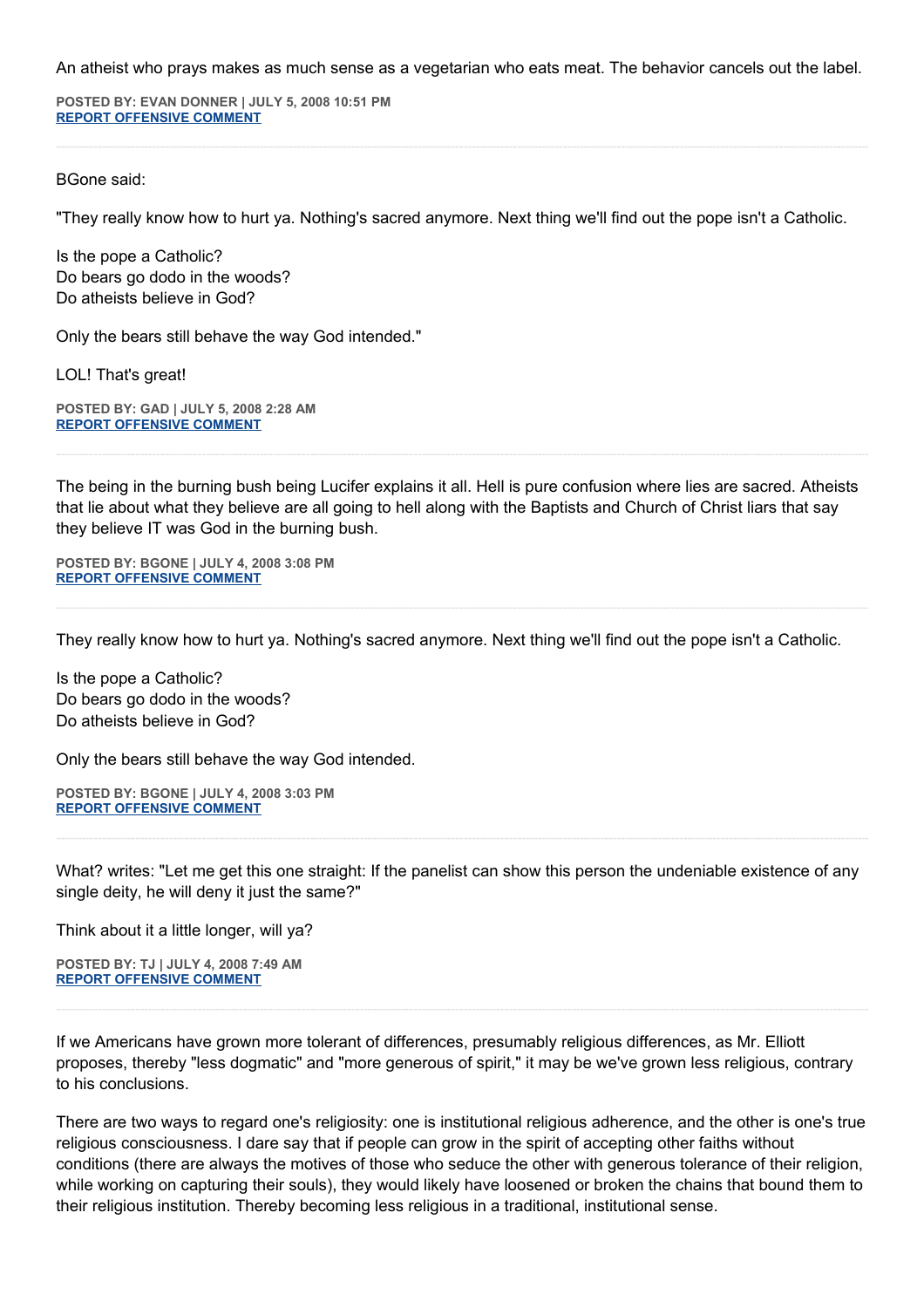This appears to be happening around the country today. More and more people are searching exotic religions or philosophies for personal meaning to their lives. It doesn't mean they are more or less religious. It may mean they are seeking a purer religious experience, outside the "canned" religion they've been given for consumption all their lives. Or that experience may not necessarily include a deity. Searching for meaning in Buddhism, for example, is essentially a philosophical/spiritual quest. The Buddha is not a deity.

As to "atheists" who believe in God, or who practice deity-based religion, they are not atheists, pure and simple. This is a contradiction, explainable, perhaps, only by that person's misconception of their own atheism.

**POSTED BY: PAUL TAYLOR | JULY 4, 2008 12:35 AM [REPORT OFFENSIVE COMMENT](mailto:blogs@washingtonpost.com?subject=On%20Faith%20Panelists%20Blog%20%20%7C%20%20paul%20taylor%20%20%20%7C%20%20Atheists%20Have%20the%20Will%20to%20Believe%20%20%7C%20%204069512&body=%0D%0D%0D%0D%0D================%0D?__mode=view%26_type=comment%26id=4069512%26blog_id=618)**

I suspect the "atheists" quoted here do not believe in a conventional god creature, but belief in some form of weak deist - -some weak "force" like form.

You find it surprising unbelief is a continuum?

The same is true of belief? Show me where Baptists share the exact same views with each other??

Instead we see such huge differences on the human concept of a deity around the globe, it is just one of many proofs this is an invention by man.

If God has spoken, why don't people have the same understanding of the deity -- or at a minimum an understanding of the basic premises the deity really wants in a person.

Believers can't even agree on what the deity wants!

**POSTED BY: UNIMPRESSED | JULY 3, 2008 9:56 PM [REPORT OFFENSIVE COMMENT](mailto:blogs@washingtonpost.com?subject=On%20Faith%20Panelists%20Blog%20%20%7C%20%20Unimpressed%20%20%7C%20%20Atheists%20Have%20the%20Will%20to%20Believe%20%20%7C%20%204067967&body=%0D%0D%0D%0D%0D================%0D?__mode=view%26_type=comment%26id=4067967%26blog_id=618)**

I think what confuses the Reverend, here, is the fact that just because he teaches that non-Christianity means one is devoid of spirituality, doesn't make it true.

Plenty of people will take his lot's preachings of 'My way or the highway' and choose the highway, without becoming the nihilists he claims they must.

Maybe it's not 'God' they're rejecting, but the \*worldview\* he calls it 'atheism' to reject.

**POSTED BY: PAGANPLACE | JULY 3, 2008 5:46 PM [REPORT OFFENSIVE COMMENT](mailto:blogs@washingtonpost.com?subject=On%20Faith%20Panelists%20Blog%20%20%7C%20%20Paganplace%20%20%7C%20%20Atheists%20Have%20the%20Will%20to%20Believe%20%20%7C%20%204065705&body=%0D%0D%0D%0D%0D================%0D?__mode=view%26_type=comment%26id=4065705%26blog_id=618)**

>>TJ:

>>Our panelist writes: "For decades my custom has been to ask professed atheists, "What deity are you denying?"

>>You demonstrate to me that any single deity actually exists and then I'll deny that one for you.

>>Deal?

Let me get this one straight: If the panelist can show this person the undeniable existence of any single deity, he will deny it just the same?

I guess, then, if you present this person with a cherry pie, they will say either 1) I see no pie or at the very least, 2)Thats not a cherry pie, thats an apple pie.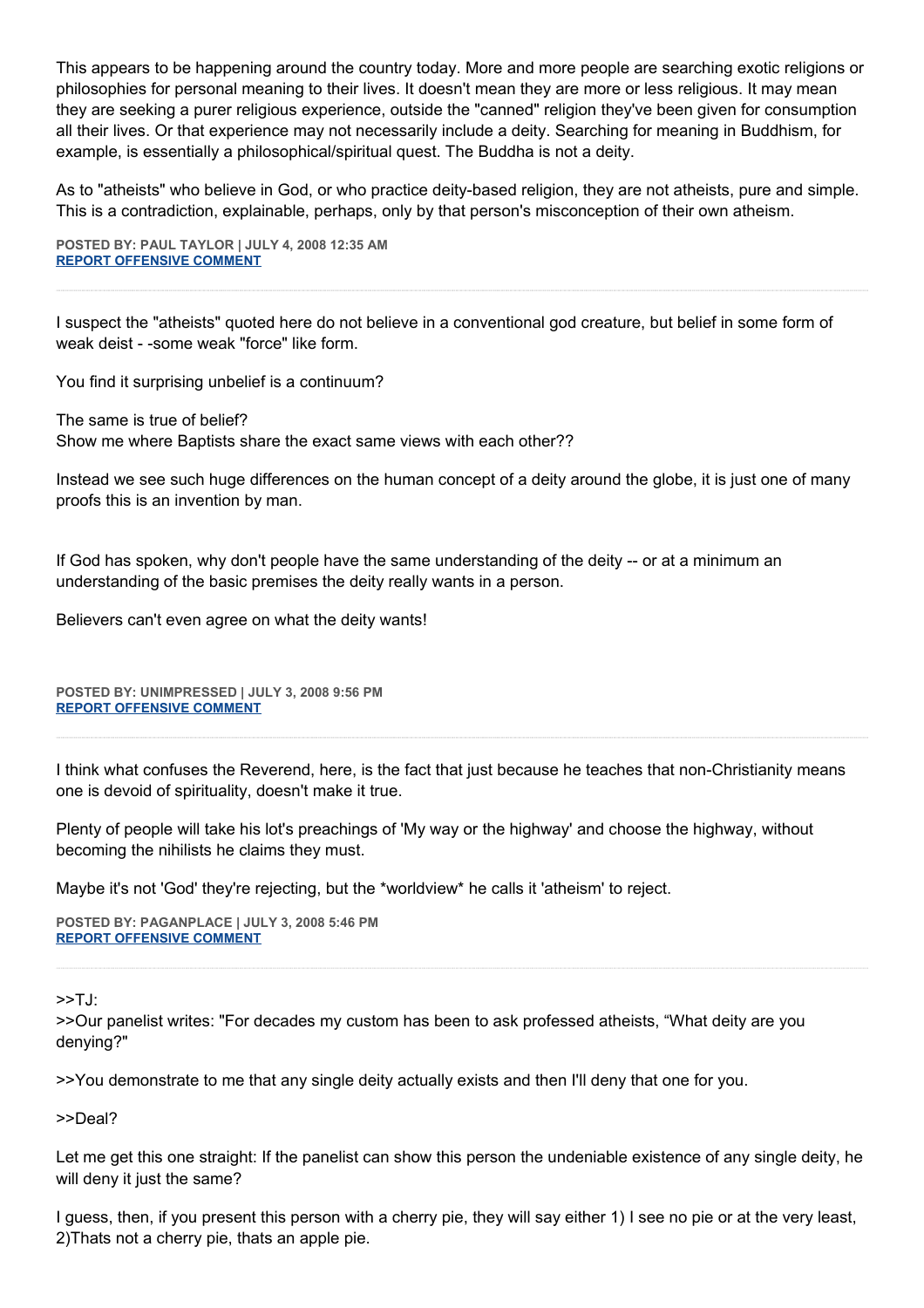Aye yi yi yi yi

oooooooK

**POSTED BY: WHAT? | JULY 3, 2008 5:41 PM [REPORT OFFENSIVE COMMENT](mailto:blogs@washingtonpost.com?subject=On%20Faith%20Panelists%20Blog%20%20%7C%20%20What?%20%20%7C%20%20Atheists%20Have%20the%20Will%20to%20Believe%20%20%7C%20%204065659&body=%0D%0D%0D%0D%0D================%0D?__mode=view%26_type=comment%26id=4065659%26blog_id=618)**

Which god am i denying?

All of them...

But dont get me wrong. I love fairy tales.

**POSTED BY: ZERO | JULY 3, 2008 4:02 PM [REPORT OFFENSIVE COMMENT](mailto:blogs@washingtonpost.com?subject=On%20Faith%20Panelists%20Blog%20%20%7C%20%20Zero%20%20%7C%20%20Atheists%20Have%20the%20Will%20to%20Believe%20%20%7C%20%204064668&body=%0D%0D%0D%0D%0D================%0D?__mode=view%26_type=comment%26id=4064668%26blog_id=618)**

"Quiet or angry atheists, atheists of solitude or solidarity, manage little more than to evidence the God-given denial-power of the human mind."

I'd like to think that I'm evidencing the evolved human capacity to apply reason to evidence.

"History consistently dashes their hope for dominance."

I really don't hope to dominate anyone else. I really just hope for my own Constitutional rights, and the Constitutional rights of others, to be respected. I also hope for a day when scientists can do science, and teachers can teach science, without religiously-motivated interference. I would not have thought that would be too much to hope for, but unfortunately it seems that "[i]gnorance and fanaticism is ever busy and needs feeding."

"The current CHRISTIANITY TODAY cover – also bright red letters on black – has "GOD IS NOT DEAD YET." The latter article's subtitle is "How current philosophers argue for his existence.""

Well, if it keeps them from worse mischief, I'm all for it.

"The fact that we Americans have grown in the will to live with difference – and therefore are less dogmatic, more generous of spirit . . .. "

What?! Has the good reverend not been paying any attention for the past eight years? Or has he completely taken leave of his senses?

I would gently suggest that he might ask Tammy Kitzmiller about this supposed willingness to live with difference. He might also ask Chris Comer about this supposed shrinking dogmatism, and this allegedly growing generosity of spirit. I think the good reverend might find that their experiences contradict the reverend's characterizations.

**POSTED BY: JOHN THE SKEPTIC | JULY 3, 2008 2:41 PM [REPORT OFFENSIVE COMMENT](mailto:blogs@washingtonpost.com?subject=On%20Faith%20Panelists%20Blog%20%20%7C%20%20John%20the%20Skeptic%20%20%7C%20%20Atheists%20Have%20the%20Will%20to%20Believe%20%20%7C%20%204063886&body=%0D%0D%0D%0D%0D================%0D?__mode=view%26_type=comment%26id=4063886%26blog_id=618)**

"What deity do you deny?"

That's a good question. The trouble is this: No one has shown me a deity that I can't deny, and I can't conjure one up through creative thought or interpretation that I don't eventually come to deny. So, I am an unbeliever who continues to seek (openly, I might add) for a framework of belief that satisfies and respects my intellect while at the same time provides 'nourishment' for that line of inquiry generally referred to as 'belief' or 'spirituality.'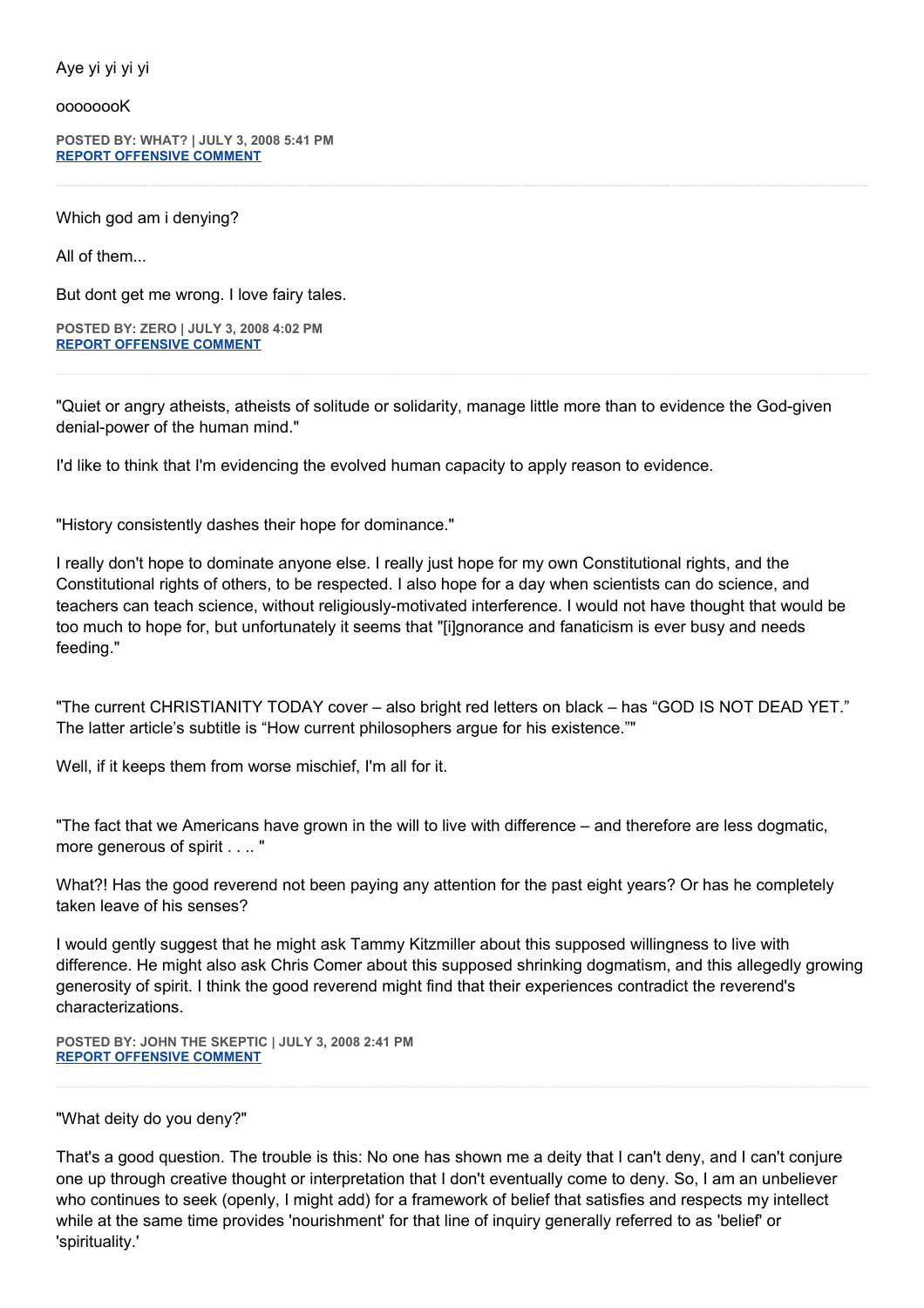Which is to say that, to me, there is no god to believe in or not believe in; rather, the search for god is really just a search for essential, active principles operating in human life and/or the universe at large.

**POSTED BY: CHRISDC | JULY 3, 2008 2:23 PM [REPORT OFFENSIVE COMMENT](mailto:blogs@washingtonpost.com?subject=On%20Faith%20Panelists%20Blog%20%20%7C%20%20ChrisDC%20%20%7C%20%20Atheists%20Have%20the%20Will%20to%20Believe%20%20%7C%20%204063768&body=%0D%0D%0D%0D%0D================%0D?__mode=view%26_type=comment%26id=4063768%26blog_id=618)**

Did the poll ask how many vegans eat meat? Or how many tea-totalers drink beer?

Chuck Palahniuk said it best in Fight Club, "shoving feathers up your butt does not make you a chicken".

**POSTED BY: SCOTT D. | JULY 3, 2008 1:42 PM [REPORT OFFENSIVE COMMENT](mailto:blogs@washingtonpost.com?subject=On%20Faith%20Panelists%20Blog%20%20%7C%20%20Scott%20D.%20%20%7C%20%20Atheists%20Have%20the%20Will%20to%20Believe%20%20%7C%20%204063365&body=%0D%0D%0D%0D%0D================%0D?__mode=view%26_type=comment%26id=4063365%26blog_id=618)**

Rev Eliot writes from the perspective of having absolute, authoritative knowledge - that knowledge being that god is real and Jesus is the savior of the world.

The atheist knows that this is but an opinion, and an opinion held onto \*in spite of\* the 1) lack of evidence to support such claims, and 2) evidence that contradicts such claims.

Which is why Rev Eliot's posts bounce off the atheists without making any impact whatsoever. For the atheist to even consider Eliot's position, one must not only set aside their considered atheism, but they must 1) set aside facts that science, rationality and logic have fully revealed, and 2) in so doing, accept Rev Eliot's fantastically contrary claims for said facts.

It's a lot of work for one to do for an unfounded presumption. We do it for our crazy uncles all the time, but in a public forum like On Faith, there is no onus on us to maintain the façades of the family situation, nor to roll our eyes and shake our heads behind the uncle's back.

**POSTED BY: MR MARK | JULY 3, 2008 1:03 PM [REPORT OFFENSIVE COMMENT](mailto:blogs@washingtonpost.com?subject=On%20Faith%20Panelists%20Blog%20%20%7C%20%20Mr%20Mark%20%20%7C%20%20Atheists%20Have%20the%20Will%20to%20Believe%20%20%7C%20%204062985&body=%0D%0D%0D%0D%0D================%0D?__mode=view%26_type=comment%26id=4062985%26blog_id=618)**

I think you are confusing atheists with agnostics or even with pantheists...

Atheists have the will to dismiss beliefs based on an absolute lack of evidence.

**POSTED BY: THEGOMEZSYMBOL | JULY 3, 2008 1:02 PM [REPORT OFFENSIVE COMMENT](mailto:blogs@washingtonpost.com?subject=On%20Faith%20Panelists%20Blog%20%20%7C%20%20thegomezsymbol%20%20%7C%20%20Atheists%20Have%20the%20Will%20to%20Believe%20%20%7C%20%204062976&body=%0D%0D%0D%0D%0D================%0D?__mode=view%26_type=comment%26id=4062976%26blog_id=618)**

Triplebock: "It is your vanity to assume I am denying "your" god. Too often, believers say that atheists "don't believe in anything." I believe in a lot."

I would like to second this. Sometime I would like to have one of these "believers" ask me "What do you believe in?" and listen with the honest intent to change their beliefs if I can offer them something better. Unfortunately, based on my understanding of the definition of a "believer," this is never going to happen.

**POSTED BY: L.KURT ENGELHART | JULY 3, 2008 12:41 PM [REPORT OFFENSIVE COMMENT](mailto:blogs@washingtonpost.com?subject=On%20Faith%20Panelists%20Blog%20%20%7C%20%20L.Kurt%20Engelhart%20%20%7C%20%20Atheists%20Have%20the%20Will%20to%20Believe%20%20%7C%20%204062784&body=%0D%0D%0D%0D%0D================%0D?__mode=view%26_type=comment%26id=4062784%26blog_id=618)**

Sorry ... the poem is Tennyson's "In Memoriam", not Wordsworth. But a good one anyway.

**POSTED BY: DAVID A. | JULY 3, 2008 12:08 PM [REPORT OFFENSIVE COMMENT](mailto:blogs@washingtonpost.com?subject=On%20Faith%20Panelists%20Blog%20%20%7C%20%20David%20A.%20%20%7C%20%20Atheists%20Have%20the%20Will%20to%20Believe%20%20%7C%20%204062416&body=%0D%0D%0D%0D%0D================%0D?__mode=view%26_type=comment%26id=4062416%26blog_id=618)**

"An ordained United Church of Christ and American Baptist minister, "On Faith" panelist Dr. Willis E. Elliott has been a pastor, teacher, lecturer, administrator, consultant (to Newsweek for 38 years), church executive, and the author of six books."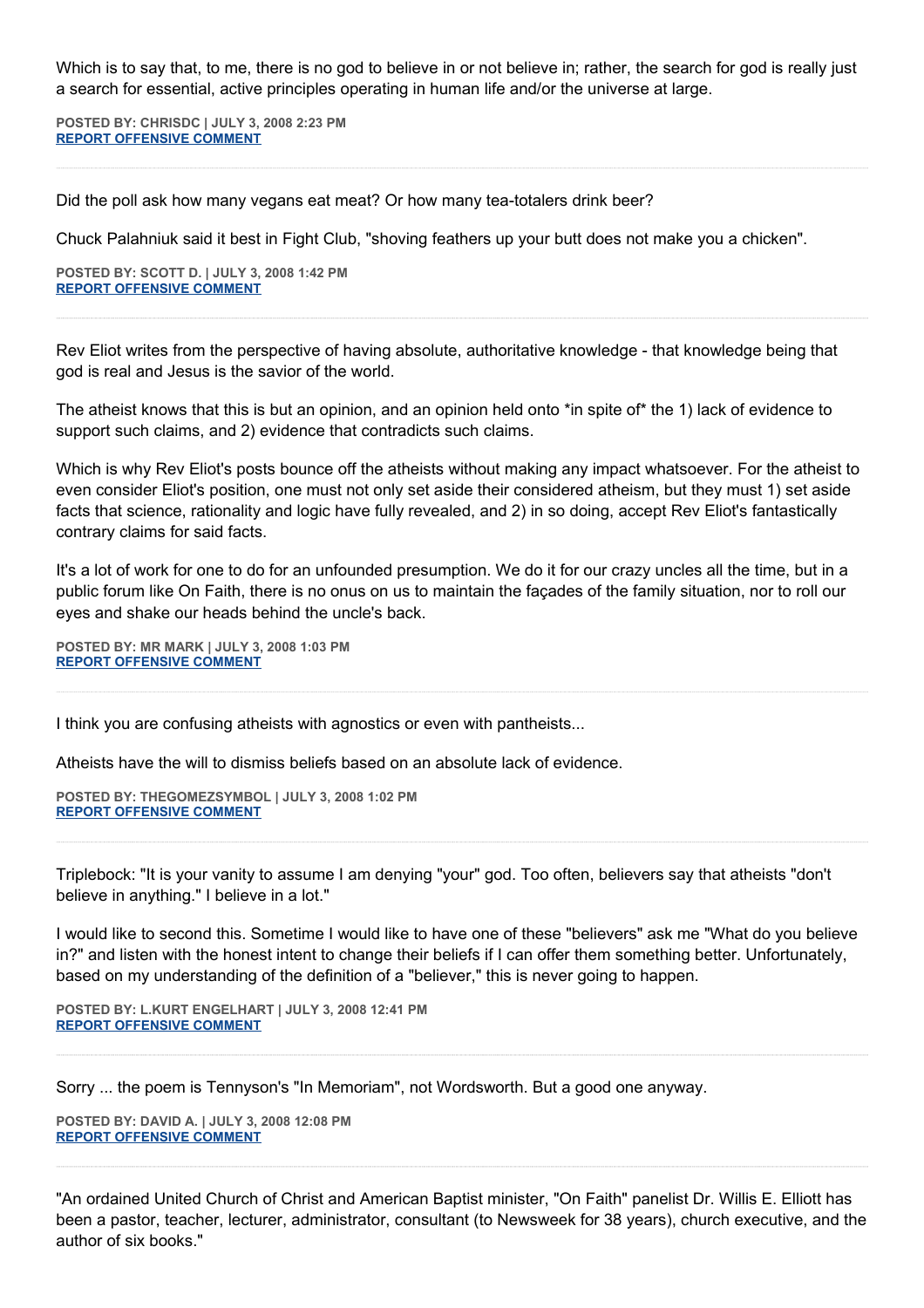And what does all that lead to, this pointless and superficial drool.

**POSTED BY: GAD | JULY 3, 2008 11:44 AM [REPORT OFFENSIVE COMMENT](mailto:blogs@washingtonpost.com?subject=On%20Faith%20Panelists%20Blog%20%20%7C%20%20GAD%20%20%7C%20%20Atheists%20Have%20the%20Will%20to%20Believe%20%20%7C%20%204062224&body=%0D%0D%0D%0D%0D================%0D?__mode=view%26_type=comment%26id=4062224%26blog_id=618)**

It dawned on me as I viewed photos of deep outer space one day that indeed the God of the Holy Land is too small for what I saw. I know of no existing theology that accomodates the larger God necessary for the creation, something that appears to be a work in progress.

**POSTED BY: REV. JIM POOL | JULY 3, 2008 11:29 AM [REPORT OFFENSIVE COMMENT](mailto:blogs@washingtonpost.com?subject=On%20Faith%20Panelists%20Blog%20%20%7C%20%20Rev.%20Jim%20Pool%20%20%7C%20%20Atheists%20Have%20the%20Will%20to%20Believe%20%20%7C%20%204062098&body=%0D%0D%0D%0D%0D================%0D?__mode=view%26_type=comment%26id=4062098%26blog_id=618)**

I take exception to your notion of asking atheists which deity they are denying. For myself, the answer is all. Atheist means "without god". It is your vanity to assume I am denying "your" god. I simply frame my beliefs and actions without believing in any god. Too often, believers say that atheists "don't believe in anything." I believe in a lot. Just not the existence of any gods. Think of it this way: By marrying my wife, I haven't rejected millions of women. I just chose not to consider them because I was happy with the one I was with.

The very terminology of "believers" and "nonbelievers" shows the bias toward the majority religious opinion. Some day when there are more atheists than theists, the terminology may flip to assume the more common, labeling those who believe in gods "ascientists" or "arationalists".

**POSTED BY: TRIPLEBOCK | JULY 3, 2008 11:26 AM [REPORT OFFENSIVE COMMENT](mailto:blogs@washingtonpost.com?subject=On%20Faith%20Panelists%20Blog%20%20%7C%20%20Triplebock%20%20%7C%20%20Atheists%20Have%20the%20Will%20to%20Believe%20%20%7C%20%204062056&body=%0D%0D%0D%0D%0D================%0D?__mode=view%26_type=comment%26id=4062056%26blog_id=618)**

I suppose we could answer the asinine "What deity are you denying?" question another way too.

I'm denying the only one that you forgot to deny Mr Elliot.

**POSTED BY: TJ | JULY 3, 2008 11:19 AM [REPORT OFFENSIVE COMMENT](mailto:blogs@washingtonpost.com?subject=On%20Faith%20Panelists%20Blog%20%20%7C%20%20TJ%20%20%7C%20%20Atheists%20Have%20the%20Will%20to%20Believe%20%20%7C%20%204061977&body=%0D%0D%0D%0D%0D================%0D?__mode=view%26_type=comment%26id=4061977%26blog_id=618)**

Attributing a "will to believe" to all and sundry represents little more than a failure to grasp that people can be constitutionally quite different. Many people just don't respond to the religious mode, many others respond negatively. Think of it as an "orientation."

Get out a little more, and you'll see that there are people who are, really by nature, rational and analytical; the other stuff goes right past them.

Another factor that obscures the view is the "will to believe that you believe." The vast majority of "believers" show few behavioral signs that they "believe" in anything like the sense that they believe -- no quotes -- in the facts of daily life. All the anxiety about "faith" can only come from an implicit recognition that there's something tenuous or inauthentic about it. This suggests that rationality may be more widespread than it appears, though well submerged in social observations and protestations.

**POSTED BY: HQUAIN | JULY 3, 2008 11:04 AM [REPORT OFFENSIVE COMMENT](mailto:blogs@washingtonpost.com?subject=On%20Faith%20Panelists%20Blog%20%20%7C%20%20hquain%20%20%7C%20%20Atheists%20Have%20the%20Will%20to%20Believe%20%20%7C%20%204061870&body=%0D%0D%0D%0D%0D================%0D?__mode=view%26_type=comment%26id=4061870%26blog_id=618)**

Mr. Eliot asserts that "Quiet or angry atheists, atheists of solitude or solidarity, manage little more than to evidence the God-given denial-power of the human mind."

I find this statement offensive because it carries the assumption that the assent of a majority is what determines truth (i.e. that if most people believe in God then he exists and the minority are wrong). One of the precious truths that we as a species have discovered in our history is that the loudest voice is not necessarily the right one. If humans are in possession of a denial power than the theists have the same ability to use it as atheists do.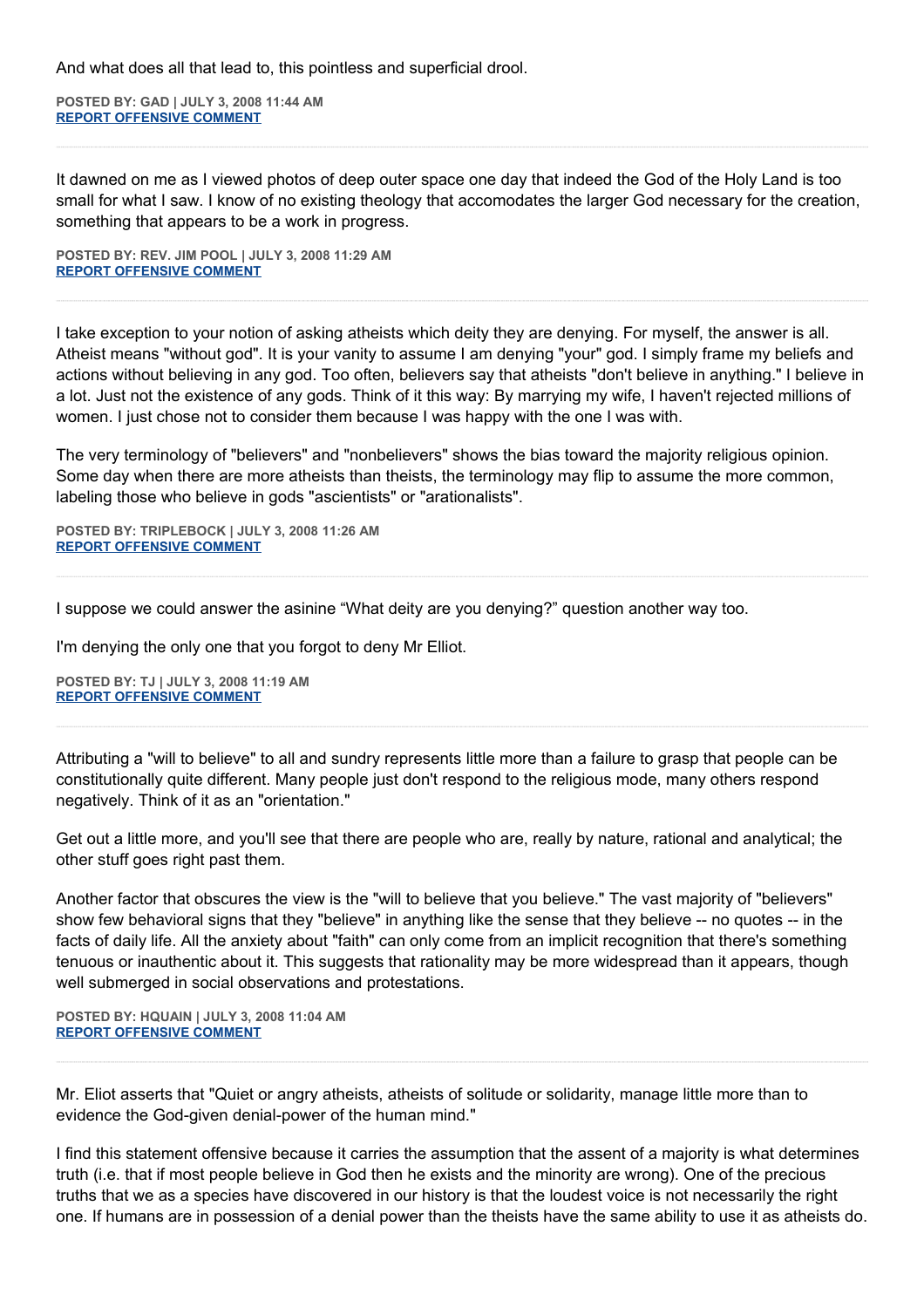In fact, given the worldwide lack of consensus as to who God actually is and how people should worship him, it seems that theists make greater use of their powers of denial, not less.

Furthermore, I resent the Christian tendency to view atheists as lost sheep to be brought into the fold. This view combines a certainty of having a direct access to the Divine Truth with a condescension on the poor souls not equally as gifted.

As an assertive atheist I have reached a considered decision about my views and respect others enough to not foist my views off on them unasked for. I would appreciate if the religious folk of the world would accord us atheists the same courtesy.

The statistical data quoted does no more than demonstrate individual confusion on the issue given the obvious contradiction it implies.

**POSTED BY: PATRICK | JULY 3, 2008 11:03 AM [REPORT OFFENSIVE COMMENT](mailto:blogs@washingtonpost.com?subject=On%20Faith%20Panelists%20Blog%20%20%7C%20%20Patrick%20%20%7C%20%20Atheists%20Have%20the%20Will%20to%20Believe%20%20%7C%20%204061862&body=%0D%0D%0D%0D%0D================%0D?__mode=view%26_type=comment%26id=4061862%26blog_id=618)**

Perhaps, Mr. Elliott, in answer to your question "What deity are you denying?" it is ALL deities. After all, atheism is a rejection of the concept of deity, or supreme, supernatural beings.

And, yes, as a point of interest, we humans are a weak lot. And don't we tend to keep our "pet" rock, charm or other paraphernalia, as a token of protection or luck in our lives?

**POSTED BY: PAUL TAYLOR | JULY 3, 2008 10:26 AM [REPORT OFFENSIVE COMMENT](mailto:blogs@washingtonpost.com?subject=On%20Faith%20Panelists%20Blog%20%20%7C%20%20paul%20taylor%20%20%7C%20%20Atheists%20Have%20the%20Will%20to%20Believe%20%20%7C%20%204061474&body=%0D%0D%0D%0D%0D================%0D?__mode=view%26_type=comment%26id=4061474%26blog_id=618)**

"...present aggressive anti-religious secularism in the West."

----------------

Of all the childish things that fall out of the mouths of xtians, this is perhaps the silliest. 80% of Americans claim to be xtians, all political candidates have to prove their religious affiliation, the president says "Jesus Christ" is the greatest philosopher, and we annually pump half a billion taxpayer dollars into sectarian charities to patch the holes created by failed public services- and despite all this, the xtian still claims persecution.

**POSTED BY: STUART | JULY 3, 2008 9:56 AM [REPORT OFFENSIVE COMMENT](mailto:blogs@washingtonpost.com?subject=On%20Faith%20Panelists%20Blog%20%20%7C%20%20Stuart%20%20%7C%20%20Atheists%20Have%20the%20Will%20to%20Believe%20%20%7C%20%204061177&body=%0D%0D%0D%0D%0D================%0D?__mode=view%26_type=comment%26id=4061177%26blog_id=618)**

Am I a "strong" non-believer of the orbital teapot because I am sure there is not? Would it be better and more politically correct to become a "weak" teapot non-believer?

There is no God because there is no proof of its existence (no: the fact that Nature is wonderful is not a proof) and all religions are obviously forgeries, except for people who only read their so-called holy book and don't want to consider other points of view.

"Do not trust people who read one only book."

**POSTED BY: DANIEL R | JULY 3, 2008 8:25 AM [REPORT OFFENSIVE COMMENT](mailto:blogs@washingtonpost.com?subject=On%20Faith%20Panelists%20Blog%20%20%7C%20%20Daniel%20R%20%20%7C%20%20Atheists%20Have%20the%20Will%20to%20Believe%20%20%7C%20%204060404&body=%0D%0D%0D%0D%0D================%0D?__mode=view%26_type=comment%26id=4060404%26blog_id=618)**

Our panelist writes: "For decades my custom has been to ask professed atheists, "What deity are you denying?"

You demonstrate to me that any single deity actually exists and then I'll deny that one for you.

Deal?

**POSTED BY: TJ | JULY 3, 2008 7:41 AM [REPORT OFFENSIVE COMMENT](mailto:blogs@washingtonpost.com?subject=On%20Faith%20Panelists%20Blog%20%20%7C%20%20TJ%20%20%7C%20%20Atheists%20Have%20the%20Will%20to%20Believe%20%20%7C%20%204060002&body=%0D%0D%0D%0D%0D================%0D?__mode=view%26_type=comment%26id=4060002%26blog_id=618)**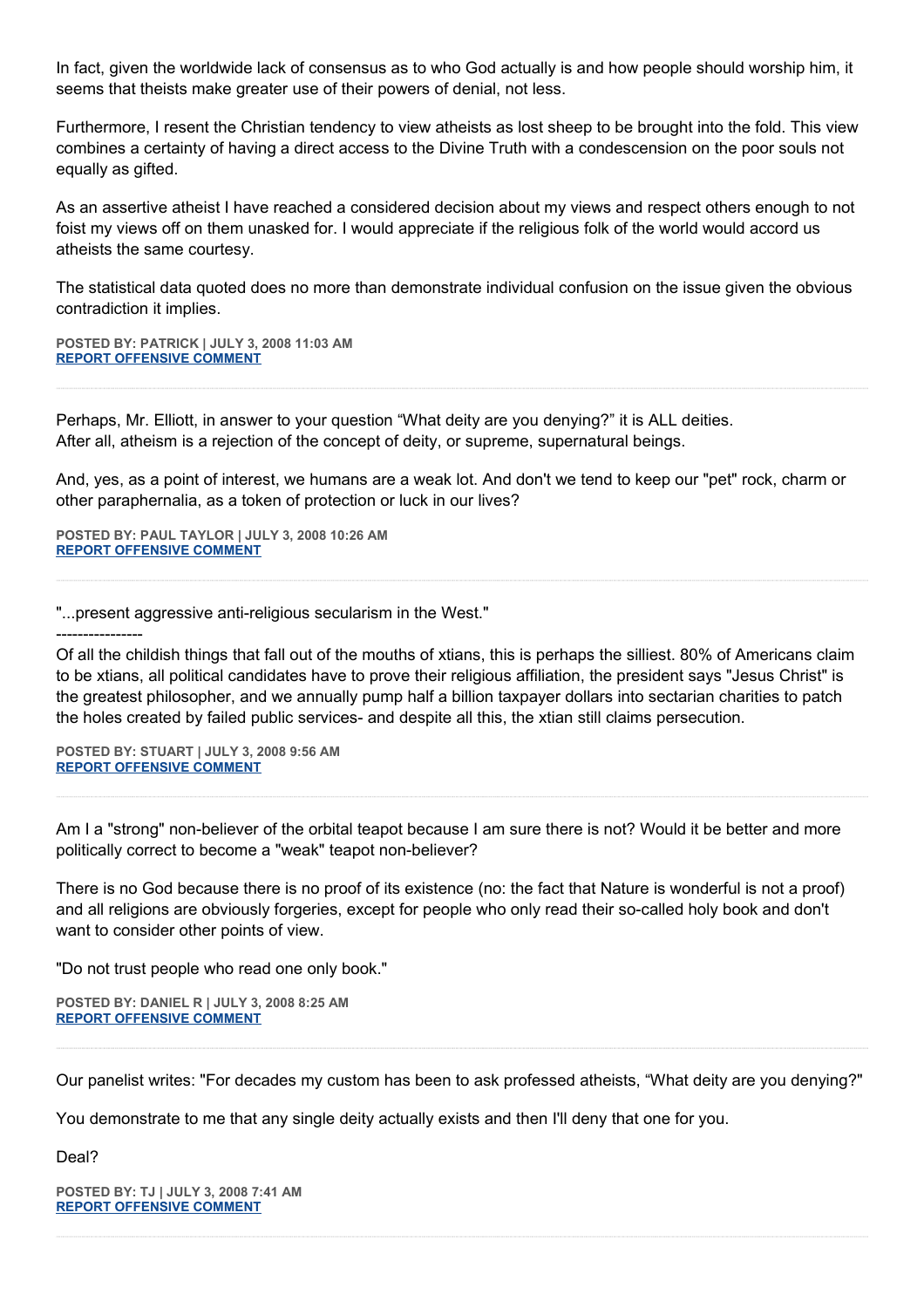what deity do you follow?

the personal savior is the deity that juchristianity is based uppon ,jesus came to tell mankind to worship the one god the one deity who is worthy of all praise and obedience ,yet christians took jesus as diety ,and divided god to 3 division ,instead of following the message they took the messenger as diety !!!.

the signs and evidences of the creator god exist every where ,what is the sign of your creator god do you deny?

there is no diety worthy of worship save the creator god .

**POSTED BY: MO | JULY 3, 2008 4:59 AM [REPORT OFFENSIVE COMMENT](mailto:blogs@washingtonpost.com?subject=On%20Faith%20Panelists%20Blog%20%20%7C%20%20mo%20%20%7C%20%20Atheists%20Have%20the%20Will%20to%20Believe%20%20%7C%20%204059075&body=%0D%0D%0D%0D%0D================%0D?__mode=view%26_type=comment%26id=4059075%26blog_id=618)**

Most atheists are "weak atheists", that is they just express an lack of belief in a deity.

A "strong" atheist asserts that there is no deity.

The weak position is much stronger than the strong since it puts the theist in the position of providing evidence of his assertion, that there is a god.

Since, over the many centuries of religious practice, there has never been a shred of evidence supporting this assertion that holds up under examination, the theist is forced to fall back on "faith", belief in the absence of evidence.

""For decades my custom has been to ask professed atheists, "What deity are you denying?""

This is a totally meaningless question sense an atheist is not in a state of denial, he is a state of disbelief.

It's analogus to asking what brand of tooth fairy or Santa Claus is the atoothfairyist or asantaclauseist denying.

**POSTED BY: INFIDEL57 | JULY 2, 2008 11:24 PM [REPORT OFFENSIVE COMMENT](mailto:blogs@washingtonpost.com?subject=On%20Faith%20Panelists%20Blog%20%20%7C%20%20infidel57%20%20%7C%20%20Atheists%20Have%20the%20Will%20to%20Believe%20%20%7C%20%204057314&body=%0D%0D%0D%0D%0D================%0D?__mode=view%26_type=comment%26id=4057314%26blog_id=618)**

"So I am not surprised at the Pew survey indicating "21% of American atheists believe in God or a universal spirit, 12% believe in heaven and 10% pray at least once a week.""

Those aren't atheists, they are wannabe believers who think there is something more, a purpose to life, but can't get past the absurdities and contradictions of the established religions so they roll their own version of god's will.

**POSTED BY: GAD | JULY 2, 2008 7:54 PM [REPORT OFFENSIVE COMMENT](mailto:blogs@washingtonpost.com?subject=On%20Faith%20Panelists%20Blog%20%20%7C%20%20GAD%20%20%7C%20%20Atheists%20Have%20the%20Will%20to%20Believe%20%20%7C%20%204056171&body=%0D%0D%0D%0D%0D================%0D?__mode=view%26_type=comment%26id=4056171%26blog_id=618)**

## Regarding this claim,

"The fact that we Americans have grown in the will to live with difference – and therefore are less dogmatic, more generous of spirit – should not be overread to mean that we are less religious. In America, the will to believe has never been stronger."

I think there's some serious denial in this belief. Most obviously, the ranks of those identifying as atheists, agnostics, "non-religious", and apatheists continues to grow rapidly both in America and the larger Western world. More importantly, though, the influence of religion on daily life continues to diminish. We are already at a point, even in America, where religion has no significant influence on most people's behavior or the way they conduct their daily lives. Only a tiny minority of hard-core Christians, orthodox Jews, zealous Muslims, and intense new-agers make even the slightest concession to their beliefs when choosing how to live.